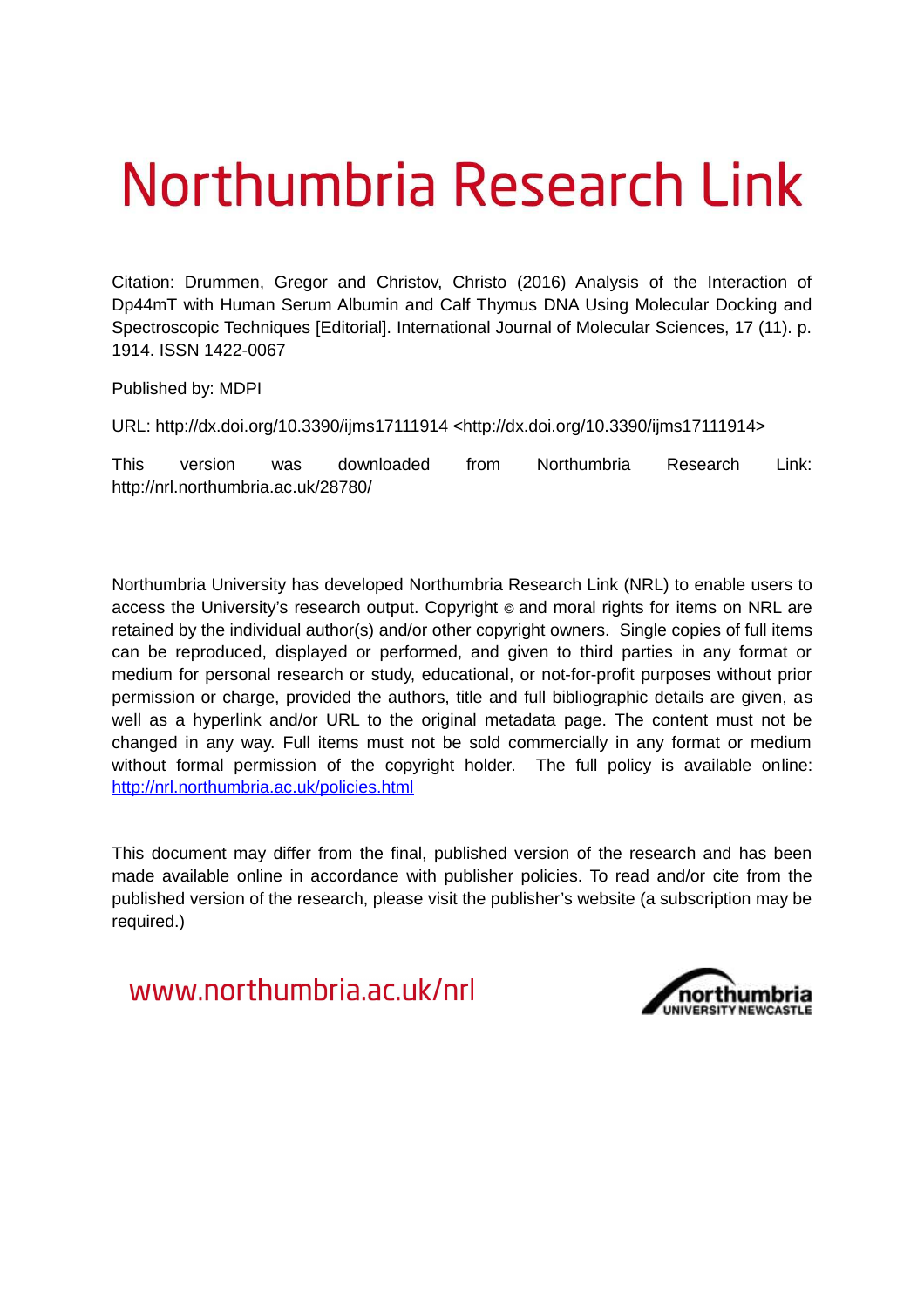

*Editorial*



# **Editorial: Analysis of the Interaction of Dp44mT with Human Serum Albumin and Calf Thymus DNA Using Molecular Docking and Spectroscopic Techniques**

## **Gregor P. C. Drummen 1,\* ,† and Christo Z. Christov 2,\* ,†**

- <sup>1</sup> Cellular Stress and Ageing Program, Hepato and Renal Pathobiology Program, Bio&Nano Solutions, D-33647 Bielefeld, Germany
- <sup>2</sup> Department of Applied Sciences, Faculty of Health and Life Sciences, Northumbria University, Newcastle-upon-Tyne NE1 8ST, UK
- **\*** Correspondence: gpcdrummen@bionano-solutions.de (G.P.C.D.); christo.christov@northumbria.ac.uk (C.Z.C.)
- † Editorial Board of the *International Journal of the Molecular Sciences*, MDPI AG, Basel, Switzerland.

Received: 10 November 2016; Accepted: 10 November 2016; Published: 16 November 2016

### **Abstract:** This Editorial refers to:

<span id="page-1-0"></span>Merlot, A.M.; Sahni, S.; Lane, D.J.R.; Richardson, V.; Huang, M.L.H.; Kalinowski, D.S.; Richardson, D.R. Letter to the Editor: Analysis of the Interaction of Dp44mT with Human Serum Albumin and Calf Thymus DNA Using Molecular Docking and Spectroscopic Techniques. *Int. J. Mol. Sci*. **2016**, *17*, 1916.

<span id="page-1-1"></span>Xu, Z.; Liu, Y.; Zhou, S.; Fu, Y.; Li, C. Response to Letter to the Editor by D. Richardson: Analysis of the Interaction of Dp44mT with Human Serum Albumin and Calf Thymus DNA Using Molecular Docking and Spectroscopic Techniques. *Int. J. Mol. Sci*. **2016**, *17*, 1917.

<span id="page-1-2"></span>Xu, Z.; Liu, Y.; Zhou, S.; Fu, Y.; Li, C. Correction: Analysis of the interaction of Dp44mT with human serum albumin and calf thymus DNA using molecular docking and spectroscopic techniques. *Int. J. Mol. Sci*. **2016**, *17*, 1915.

<span id="page-1-4"></span><span id="page-1-3"></span>Xu, Z.; Liu, Y.; Zhou, S.; Fu, Y.; Li, C. Analysis of the Interaction of Dp44mT with Human Serum Albumin and Calf Thymus DNA Using Molecular Docking and Spectroscopic Techniques. *Int. J. Mol. Sci*. **2016**, *17*, 1042.

**Keywords:** Dp44mT; fluorescence quenching; molecular docking; human serum albumin; cytotoxicity; MTT; spectroscopy; circular dichroism

In a recent *Internal Journal of the Molecular Sciences* (*IJMS*) publication, Xu and co-workers presented evidence on the pharmacological interaction of the anti-tumor agent di-2-pyridylketone-4,4-dimethyl-3-thiosemicarbazone (Dp44mT) with human serum albumin (HSA) and DNA [\[1\]](#page-1-0). The pharmacological interaction of Dp44mT is an important issue in the optimization of Dp44mT as an anti-tumor agent [\[2\]](#page-1-1). To unravel the aforementioned interaction, the authors used a combination of fluorescence, UV-VIS absorbance, and circular dichroism measurements and molecular docking techniques.

However, upon publication, this paper became the focus of controversy and was alleged to contain numerous important flaws and factually incorrect statements [\[3\]](#page-1-2). Furthermore, the performed measurements were perceived as non-optimal and potentially problematic, and thus, the results and their interpretation might be unreliable. Because *IJMS* takes any complaint that is brought before us serious, *IJMS* started an investigation and asked Xu et al. to reply to the letter in detail [\[4\]](#page-1-3) and assigned